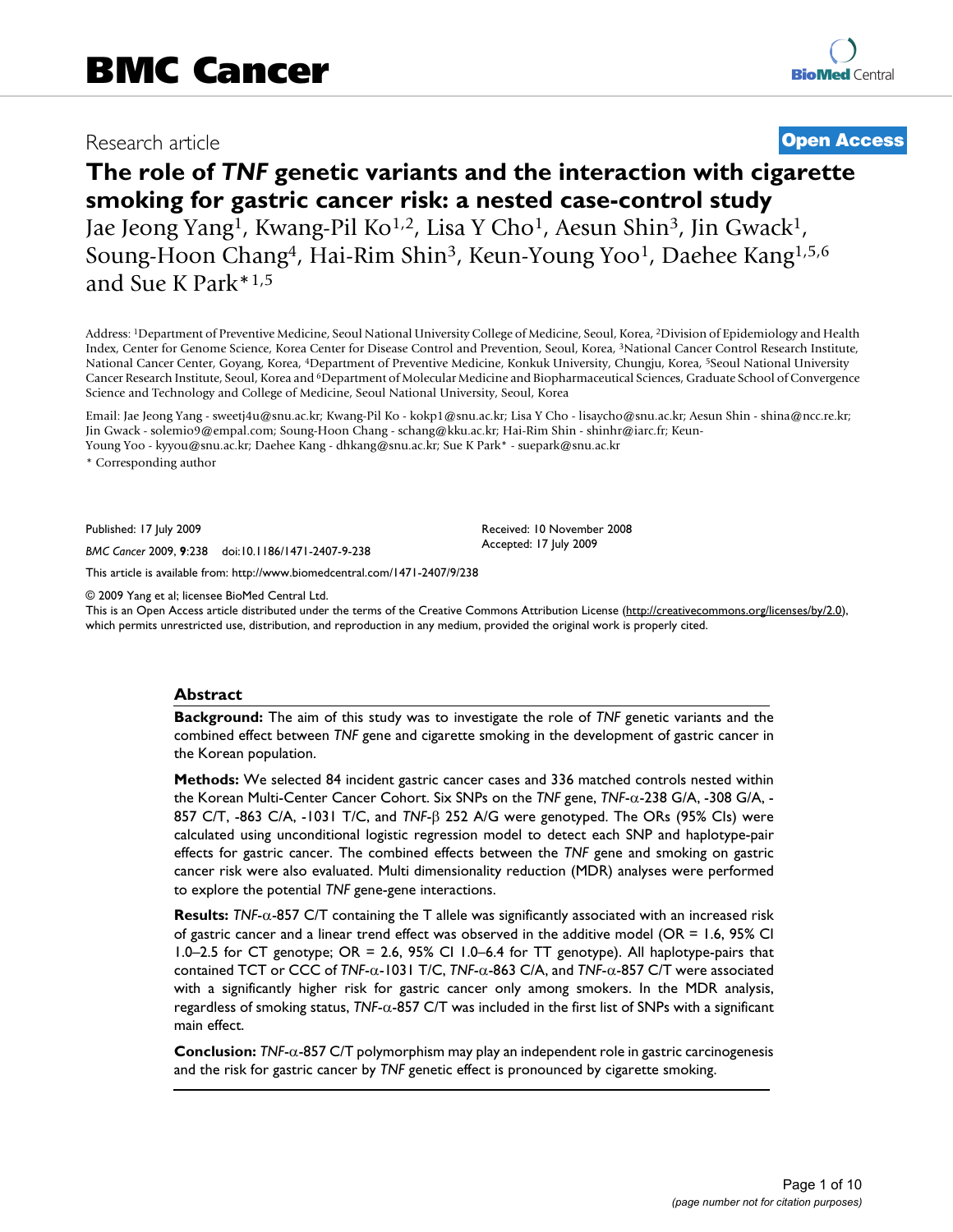# **Background**

Gastric cancer is a multi-factorial disease that requires the study of environmental, genetics, and host-related factors in order to understand its pathology. The strongest risk factor for gastric cancer is Helicobacter pylori (*H. pylori*) which is labeled a group I human gastric cancer carcinogen by the International Agency for Research on Cancer [1]. However, a high prevalence of *H. pylori* infection does not always result in a high incidence of gastric cancer. Only a small portion of *H. pylori* infected persons have gastric cancer, thereby suggesting that other susceptible factors such as genetic variants or environmental differences must additionally be involved in gastric carcinogenesis.

Genetic variants of inflammation-related cytokines are a potential risk factor because *H. pylori* infection induces chronic inflammation in gastric mucosa which is a critical step in gastric carcinogenesis. One of the major cytokines associated with *H. pylori* infection is the tumor necrosis factor (*TNF*) expressed by *TNF*-α and *TNF*-β genes [2-6]. Many studies have extensively investigated the association between *TNF* and gastric cancer [5-15]. Although studies have reported *TNF* can modify the risk of gastric cancer [5,8-11], the exact role of *TNF* as a gastric carcinogen is still controversial.

In terms of environmental factors, cigarette smoking has been suggested to play a crucial role in increasing the risk of gastric cancer. Previous epidemiologic studies indicated that cigarette smoking was an independent risk factor for gastric cancer development [16-21]. Moreover, cigarette smoking may promote gastric cancer development by activating systemic inflammation [22]. Hamajima et al. proposed that cigarette smoking and cytokines such as *TNF*-α and *Interleukin*-1B may change normal mucosa to *H. pylori* infected mucosa that may be a first step towards gastric carcinogenesis [22].

Genetic variants of *TNF* cytokines and cigarette smoking may play a role in gastric carcinogenesis. They seem to play independent or synergetic roles in gastric cancer but the mechanism is still unclear. Thus, we hypothesized that genetic variants of *TNF* underlies the association with gastric cancer risk and/or their combined effect with cigarette smoking may modify the risk of gastric cancer. The aim of this study was to assess the role of *TNF* gene variants and the combined effect between *TNF* genes and cigarette smoking in the development of gastric cancer in the Korean population.

### **Methods**

### *Study population and data collection*

In this population-based nested case-control study, we selected subjects from the Korean Multi-Center Cancer Cohort (KMCC), a prospective cohort of participants ( $N =$ 19,688) recruited from four urban and rural areas in Korea (Haman, Chungju, Uljin, and Youngil) [23]. The participants signed a consent form and completed a detailed standardized interview-based questionnaire on general lifestyle, diet, medical history, and other environmental factors, and blood and spot urine samples were collected and stored at -70°C and -20°C, respectively. All information was from baseline survey questionnaires that were collected before gastric cancer diagnosis. Cancer ascertainment was identified by passive surveillance through record linkages to the national cancer registry, the national death certificate, and the health insurance medical records databases [23]. A total of 136 gastric cancer cases were ascertained in December 2002. Of the 136 cases, 36 cases diagnosed before recruitment and 16 cases that lacked DNA for genotyping were excluded. Eligible non-cancer controls were randomly selected from the KMCC population. Four controls were matched to each gastric cancer case by four variables that were age  $(\pm 5)$ years), sex, residential district, and enrollment year. Finally, 84 gastric cancer cases and 336 controls were included in this study.

# *Genotyping*

*TNF*-α gene was genotyped for five single nucleotide polymorphisms (SNPs) that were -238 G/A(rs361525), -308 G/A(rs1800629), -857 C/T(rs1799724), -863 C/ A(rs1800630), and -1031 T/C(rs1799964). These five polymorphisms were located in the promoter region of *TNF*α gene. The *TNF*-β gene that is synonymous with Lymphotoxin-α (LTA) was genotyped for 252 A/G (rs909253) SNP. Genotyping was performed using SNaPshot method. Ten samples were randomly selected and genotyped for each SNP to check for reliability. All assays were 100% concordant. More than 95% of the total subjects were successfully genotyped for all SNPs.

### **H. pylori** *serum assays*

Serum was evaluated to identify IgG antibodies specific for *H. pylori* and seropositivity of CagA/VacA by Helico Blot 2.1™ (MP Biomedicals Asia Pacific, Singapore) according to the manufacturer's protocol. [24,25]. The sensitivity and specificity for detecting seropositivity of *H. pylori*, CagA and VacA of Helico Blot 2.1™ were very high (for sensitivity, 99%, 99% and 93%, respectively; for specificity, 98%, 90% and 88%, respectively) [26].

### *Statistical analysis*

Unconditional logistic regression model was used to calculate the odds ratios (ORs) and 95% confidence intervals (95% CIs) of selected characteristics such as follow time (years), *H. pylori* seropositivity, alcohol consumption, and cigarette smoking status for gastric cancer risk. To evaluate significant covariates, we reviewed the literature and con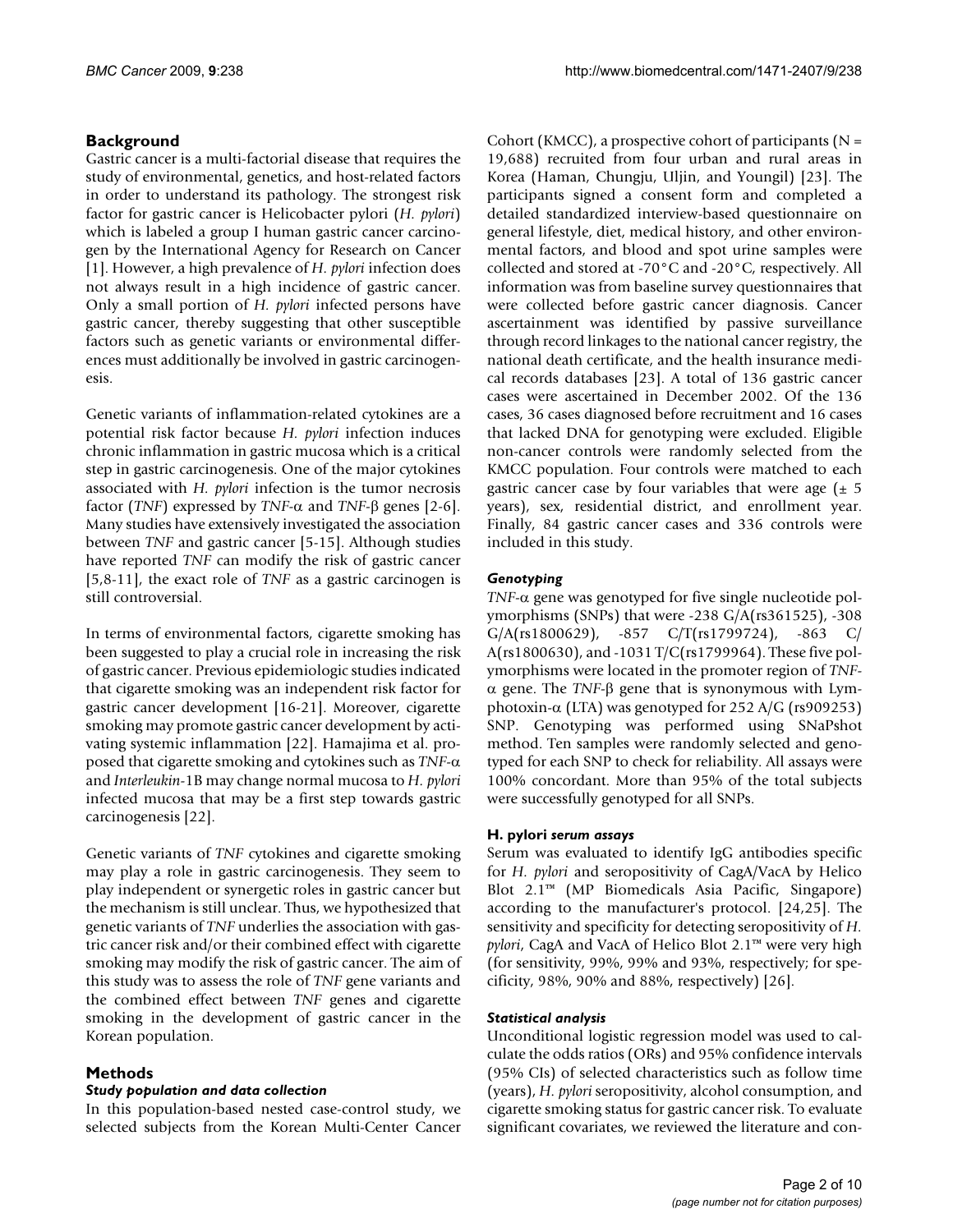ducted logistic regression analysis; smoking status, *H. pylori* infection, and CagA seropositivity were selected. Because of the significant association between age/sex and smoking status, we also included age and sex as major covariates. In the analysis, all five covariates were selected adjusted variables, and smoking status was also selected as a stratified variable.

The Hardy-Weinberg equilibrium assessed allele frequencies using the chi-square test. Both single SNPs and haplotype analysis were performed. To detect each SNP effect for gastric cancer, three genetic models, dominant, codominant and additive model, were used. Tests for significance were computed after adjusting for age, sex, smoking status, *H. pylori* infection, and CagA seropositivity. Also, in order to correct for multiple comparisons, false discovery rate (FDR) that controls the expected proportion of incorrectly rejected null hypotheses (type I errors) was computed [27].

To evaluate putative haplotype blocks, linkage disequilibrium (LD) between loci expressing genetic variation was analyzed using Haploview 4.0. Moreover, pairwise Lewontin's D' and r<sup>2</sup> values were calculated with 95% CIs when the genotype frequencies were in Hardy-Weinberg equilibrium [28]. Three haplotype blocks were generated which included the following: 1) only three *TNF*-α SNPs - 857, -863, and -1031; 2) three *TNF*-α SNPs in block 1 and *TNF*-β 252; and 3) all six SNPs on *TNF*-α and *TNF*-β were generated by the Haploview software using the method suggested by Gabriel et al [29] (Additional file 1).

Based on haplotype analysis, each individual haplotypepair was estimated with haplotype frequencies greater than 5%. We stratified according to smoking status to assess the combined effect of the *TNF* gene and smoking for gastric cancer. To evaluate the association between risk for gastric cancer and *TNF* haplotype-pairs effects, unconditional logistic regression model was used to calculate the ORs and 95% CIs with adjustment for age, sex, *H. pylori* infection and CagA seropositivity.

Multi dimensionality reduction (MDR) analyses were performed to explore the potential *TNF* gene-gene interactions. MDR is a non-parametric data mining approach for detecting a potential gene-gene or gene-environment interaction and providing selective models of high-order combination of genes [30,31]. MDR methodology is described in detail elsewhere [30-32]. *TNF* gene-gene interaction was evaluated using a naïve Bayes classifier in the context of a 10-fold cross-validation to estimate the test accuracy (TA) of the best 1-, 2-, 3-, and 4- factor models (Additional file 2). The best single interaction model was selected by maximized TA, lowest prediction error or higher cross-validation consistency (CVC). Significance was evaluated using a sign test and was determined at the 0.05 level. Finally, we conducted logistic regression to assess the association between genotype combinations suggested by MDR and gastric cancer with the MDR ORs and 95% CIs. According to stratification by smoking status, MDR ORs were also calculated after adjusting for age, sex, *H. pylori* infection and CagA seropositivity. All statistical analyses using logistic regression models were performed with SAS version 9.1 and MDR analyses were implemented using MDR software version 11.0 (available at [http://www.epistasis.org\)](http://www.epistasis.org).

### *IRB approval*

The study protocols for the KMCC study and the present nested case-control study were approved by the institutional review boards of Seoul National University Hospital and the National Cancer Center of Korea (H-0110- 084-002, and C-0603-161-170, respectively).

# **Results**

Table 1 presents the odds ratios and 95% CIs of the selected characteristics for gastric cancer risk. There was no significant difference between cases and controls according to age, gender, median follow up period (FU years), education level, *H. pylori* infection, CagA/VacA seropositivity, and alcohol consumption. All smoking related factors were associated with an increased risk for gastric cancer. Current smokers had a significantly higher risk for gastric cancer compared to never smokers (OR = 1.8, 95% CI 1.0–3.2). Moreover, a dose-response relationship between smoking intensity and gastric cancer risk was found. Smoking more cigarettes per day in addition to longer smoking duration showed a significantly higher risk compared to never smokers (OR = 3.9, 95% CI 1.4– 10.7 for more than 20 cigarettes per day; OR = 1.9, 95% CI 1.1–3.5 for more than 20 years). 41 or more pack-years of smoking was related to a statistically increased risk for gastric cancer (OR = 2.3, 95% CI 1.1–4.9).

Table 2 shows the distribution of *TNF* polymorphisms among cases and controls and the ORs (95% CIs) for gastric cancer risk in relation to *TNF* genetic polymorphisms. All genotype frequencies of each SNP did not deviate from the Hardy-Weinberg equilibrium  $(p > 0.1)$ . In single SNPs analysis, *TNF*-α-857 C/T containing the T allele was significantly associated with an increased risk of gastric cancer. CT genotype of *TNF*-α-857 showed a 1.7 fold increased risk for gastric cancer in the co-dominant and dominant models that were statistically significant (95% CI 1.0–2.8, identically in both models). However the TT genotype of *TNF*-α-857 showed an insignificantly increased risk in the co-dominant model (OR = 1.7, 95% CI 0.3–9.2). In the additive model which showed a linear trend effect, the CT genotype of *TNF*-α-857 showed a 1.6 fold increased risk for gastric cancer (95% CI 1.0–2.5) and the TT genotype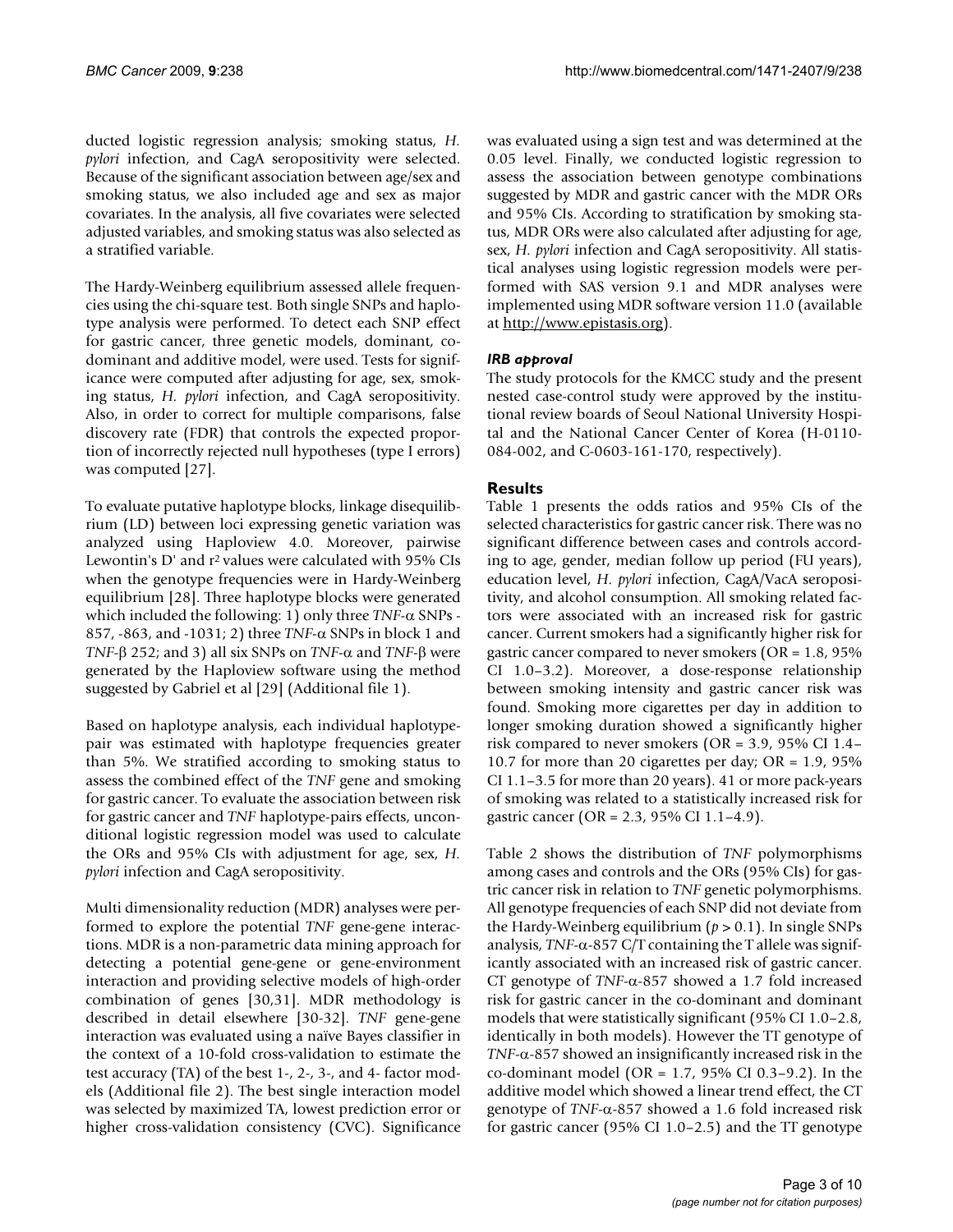|                                 | Case<br>$(N = 84)$ | Control<br>$(N = 336)$ | OR (95% CI)           |
|---------------------------------|--------------------|------------------------|-----------------------|
| Sex                             |                    |                        |                       |
| Male                            | 59 (70)            | 236 (70)               | 1.0 (reference)       |
| Female                          | 25(30)             | 100(30)                | $1.0(0.6 - 1.7)$      |
| Age <sup>a</sup>                |                    |                        |                       |
| $\leq 63$ years old             | 43(51)             | 176 (52)               | 1.0 (reference)       |
| > 63 years old                  | 41 (49)            | 160(48)                | $1.1(0.7-1.7)$        |
| Follow upb                      |                    |                        |                       |
| $\leq$ 6 years for FU           | 47 (56)            | 188(56)                | 1.0 (reference)       |
| > 6 years for FU                | 37(44)             | 148(44)                | $1.0(0.6-1.6)$        |
| <b>Education level</b>          |                    |                        |                       |
| without any schooling           | 22(26)             | 98 (29)                | 1.0 (reference)       |
| schooling                       | 62 (74)            | 237(71)                | $1.2(0.7-2.0)$        |
| H. pylori infection             |                    |                        |                       |
| $negative (-)$                  | 12(14)             | 48 (14)                | 1.0 (reference)       |
| positive (+)                    | 72 (86)            | 288 (86)               | $1.0(0.5-2.0)$        |
| CagA                            |                    |                        |                       |
| negative (-)                    | 11(13)             | 54 (16)                | 1.0 (reference)       |
| positive $(+)$                  | 73 (87)            | 282 (84)               | $1.3(0.6-2.5)$        |
| VacA                            |                    |                        |                       |
| $negative (-)$                  | 36 (43)            | 156 (46)               | 1.0 (reference)       |
| positive $(+)$                  | 48 (57)            | 180(54)                | $1.2(0.7 - 1.9)$      |
| Drink status <sup>c</sup>       |                    |                        |                       |
| Never drinkers                  | 38 (45)            | 144(43)                | 1.0 (reference)       |
| Ever drinkers                   | 46 (55)            | 188(57)                | $0.9(0.6 - 1.5)$      |
| <b>Smoking status</b>           |                    |                        |                       |
| Never smokers                   | 26(31)             | 141(42)                | 1.0 (reference)       |
| Ex smokers                      | 21 (25)            | 82 (25)                | $1.4(0.8-2.6)$        |
| Current smokers                 | 37 (44)            | 111(33)                | $1.8(1.0-3.2)$ *      |
| Cigarette per day               |                    |                        |                       |
| Never smokers                   | 26 (31)            | 141(42)                | 1.0 (reference)       |
| $20 \leq$                       | 15(18)             | 59 (18)                | $1.4(0.7-2.8)$        |
| $>20$                           | 8(9)               | 11(3)                  | 3.9 $(1.4 - 10.7)$ ** |
| unreported                      | 35 (42)            | 125(37)                | $1.5(0.9-2.7)$        |
| <b>Smoking duration (years)</b> |                    |                        |                       |
| Never smokers                   | 26 (31)            | 141 (42)               | 1.0 (reference)       |
| $20 \leq$                       | 5(6)               | 29(9)                  | $0.9(0.3-2.6)$        |
| >20                             | 32 (38)            | 88 (26)                | $1.9$ (1.1–3.5)*      |
| unreported                      | 21(25)             | 78 (23)                | $1.5(0.8-2.8)$        |
| Pack-Yeard                      |                    |                        |                       |
| Never smokers                   | 26(31)             | 141(42)                | 1.0 (reference)       |
| 20<                             | 5(6)               | 14(4)                  | $1.9(0.6 - 5.8)$      |
| $20 - 40$                       | 8(10)              | 40 (12)                | $1.1(0.5-2.6)$        |
| $\geq 41$                       | 14 (17)            | 33 (10)                | $2.3$ (1.1–4.9)*      |

 $14 (17)$   $33 (10)$  **2.3 (1.1–4.9)**\*

**Table 1: Odds ratios and 95% CIs for gastric cancer risk according to basic characteristics of study subjects in a nested case-control study within the KMCC 19,688 enrolled cohort members.**

 $*$  p < 0.05,  $**$  p < 0.01

a. Median age for cases and controls was 63 years. Age ranged from 40.0 to 83.0 years old.

b. The median year for follow up was 6 years. Number of follow-up years ranged from 2 to 8 years.

c. Ever drinkers defined as former and current drinkers.

d. Pack years was calculated by the equation, (number of cigarettes smoked per day × number of years smoked)/20

unreported 31 (36) 108 (32) 1.6 (0.9–2.8)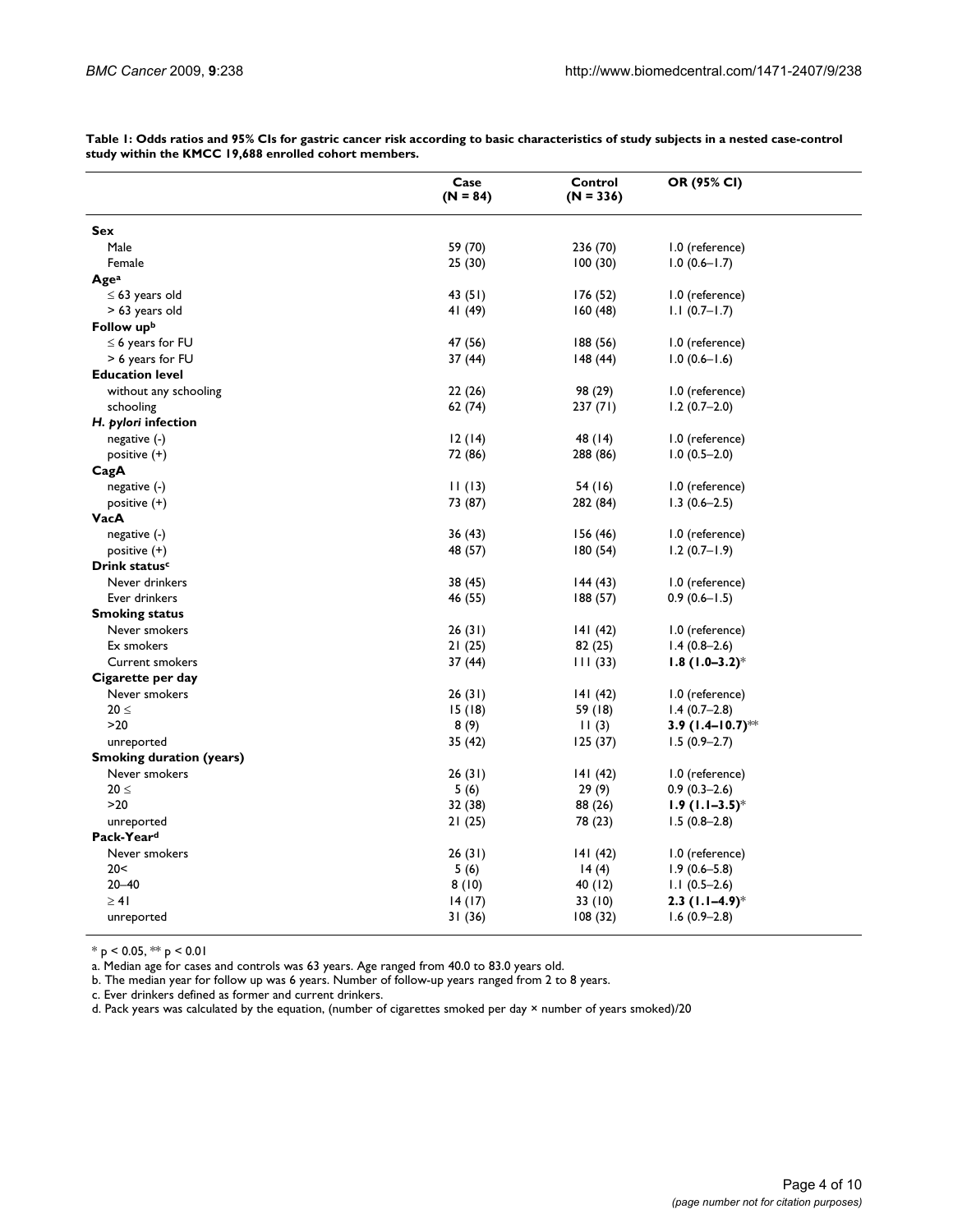**Table 2: The association between genetic polymorphisms of** *TNF* **and risk of gastric cancer in a nested case-control study within the KMCC 19,688 enrolled cohort members.**

|                                       |           | Case    |          |                             |                  |                              |              |
|---------------------------------------|-----------|---------|----------|-----------------------------|------------------|------------------------------|--------------|
| Gene                                  | Genotype  |         |          | Control Co-dominant         | Dominant         | <b>Additive</b>              | raw p valueb |
| TNF $\beta$ 252 A/G (rs909253)        | AA        | 23 (29) | 83 (26)  | 1.0 (reference)             | 1.0 (reference)  | 1.0 (reference)              |              |
|                                       | AG        | 43 (54) | 170(54)  | $0.9(0.5 - 1.6)$            | $0.9(0.5 - 1.5)$ | $0.9(0.6-1.3)$               | 0.5110       |
|                                       | GG        | 13(17)  | 61(20)   | $0.8(0.4-1.7)$              |                  | $0.8(0.4-1.7)$               |              |
| TNF $\alpha$ -1031 T/C (rs1799964)    | TΤ        | 55 (66) | 205(63)  | 1.0 (reference)             | 1.0 (reference)  | 1.0 (reference)              |              |
|                                       | тс        | 25(30)  | 109(34)  | $0.8(0.5-1.4)$              | $0.8(0.5 - 1.4)$ | $0.9(0.6-1.4)$               | 0.5915       |
|                                       | <b>CC</b> | 3(4)    | 10(3)    | $1.1(0.3-4.3)$              |                  | $0.9(0.3 - 1.9)$             |              |
| TNF $\alpha$ -863 C/A (rs1800630)     | <b>CC</b> | 64 (77) | 227 (70) | 1.0 (reference)             | 1.0 (reference)  | 1.0 (reference)              |              |
|                                       | <b>CA</b> | 16(19)  | 90 (28)  | $0.6(0.3 - 1.1)$            | $0.7(0.4-1.2)$   | $0.8(0.5-1.3)$               | 0.3416       |
|                                       | <b>AA</b> | 3(4)    | 6(2)     | $1.6(0.4-6.9)$              |                  | $0.6(0.2 - 1.7)$             |              |
| TNF $\alpha$ -857 C/T (rs1799724)     | <b>CC</b> | 49 (58) | 227 (70) | 1.0 (reference)             | 1.0 (reference)  | 1.0 (reference)              |              |
|                                       | CT.       | 33 (39) | 92 (28)  | $1.7(1.0-2.8)$ <sup>*</sup> | $1.7(1.0-2.8)$ * | $1.6$ (1.0–2.5) <sup>*</sup> | 0.0466       |
|                                       | TТ        | 2(3)    | 6(2)     | $1.7(0.3-9.2)$              |                  | 2.6 $(1.0-6.4)$ <sup>*</sup> |              |
| TNF $\alpha$ -308 G/A (rs1800629) $c$ | GG        | 75 (90) | 288 (89) | 1.0 (reference)             | 1.0 (reference)  | 1.0 (reference)              |              |
|                                       | <b>GA</b> | 8(10)   | 34(11)   | $0.8(0.4-1.9)$              | $0.8(0.3 - 1.7)$ | $0.7(0.3-1.6)$               | 0.4439       |
|                                       | AA        |         |          |                             |                  | $0.5(0.1-2.5)$               |              |
| TNF a-238 G/A (rs361525) <sup>c</sup> | GG        | 73 (88) | 305 (92) | 1.0 (reference)             | 1.0 (reference)  | 1.0 (reference)              |              |
|                                       | GA        | 10(12)  | 26(8)    | $1.6(0.7-3.6)$              | $1.6(0.7-3.6)$   | $1.6(0.7-3.6)$               | 0.2333       |
|                                       | AA        |         |          |                             |                  | $2.5(0.5-12.1)$              |              |

 $*$  p < 0.05,  $*$  p < 0.01

a. Adjusted for age, sex, smoking status (Never vs. Ever), *H. Pylori* infection, and CagA seropositivity.

b. Calculated by likelihood ratio test in each additive model. FDR adjusted p-values for all SNPs were not significant ( $p > 0.2$ ).

c. Excluded mutant genotype (AA genotype) frequency less than 1% or totally 0%.

of *TNF*-α-857 had a 2.6 fold increased risk (95% CI 1.0– 6.4). Both increase risks for the T allele in the additive model were statistically significant. Under multiple comparison tests by FDR, all *p*-values of *TNF* SNPs in each additive model were greater than 0.2.

Table 3 shows the association between haplotype-pairs of *TNF* gene and gastric cancer risk according to smoking status. In block 1 that is composed of *TNF*-α-1031 T/C, *TNF*α-863 C/A and *TNF-α-857 C*/T (D' = 1.0 and  $r^2$  = 0.037), compared to TCC-TCC without a variant allele, TCC-TCT showed a significantly increased risk for gastric cancer among total subject and smokers (OR = 2.1, 95% CI 1.1– 3.9; OR = 2.6, 95% CI 1.2–5.8; respectively) but was not associated with gastric cancer risk among non-smokers (OR = 1.5, 95% CI 0.5–4.0). TCC-CCC was associated with an increased risk only among smokers (OR = 2.9, 95% CI 1.0–8.9). Similar results were represented in block 2 that is composed of the three *TNF*-α SNPs in block 1 and *TNF-* $\beta$  252 A/G (D' = 1.0 and  $r^2$  = 0.184), and block 3 that is composed of all six *TNF* SNPs ( $D' = 1.0$  and  $r^2 = 0.068$ ). Compared to the most frequent haplotype-pairs GTCC-GTCC in block 2, ATCT-XXXX or ACCC-XXXX that contained TCT or CCC of *TNF*-α-1031 T/C, *TNF*-α-863 C/A and *TNF*-α-857 C/T showed a significantly higher risk among smokers but not among non-smokers (OR = 2.5, 95% CI 1.0–6.8 for ATCT haplotype-pairs; OR = 4.1, 95% CI 1.2–14.2 for ACCC haplotype-pairs). Particularly,

among non-smokers, other haplotype-pairs which did not contain ATCT or ACCC were associated with a significantly reduced risk for gastric cancer compared to the reference haplotype-pairs (OR = 0.2, 95% CI 0.1–0.7). Similarly for block 1 and 2, ATCTGG or ACCCXX haplotype-pairs that contained TCT or CCC of *TNF*-α-1031 T/C, *TNF*-α-863 C/A and *TNF*-α-857 C/T were also associated with a significantly higher risk for gastric cancer only among smokers (OR = 3.1, 95% CI 1.0–10.0 for ATCTGG; OR = 4.7, 95% CI 1.2–18.2 for ACCCXX).

Table 4 presents the summary of MDR analysis and association between high risk genotype combinations suggested by MDR analysis and gastric cancer risk. We selected separate best models according to smoking status. The best MDR model for *TNF* SNPs among total subjects included *TNF*-α-1031 T/C, *TNF*-α-863 C/A, *TNF*-α-857 C/ T and *TNF*-α-308. This model had maximum TA of 0.602 and maximum CVC of  $9/10$  ( $p = 0.0015$ ). The global OR adjusted for the age, sex, smoking status, *H. pylori* infection, and CagA seropositivity was 2.2 (95% CI 1.3–3.6). Regardless of smoking status, *TNF*-α-857 C/T was included in the first list of SNPs with a significant main effect. *TNF*-α-857 model among total subjects had TA of 0.554 and CVC of 9/10 but was not significant at the level of 0.0799. Similar results were shown among non-smokers and smokers. Among non-smokers, the model included only *TNF*-α-857 and had a maximum CVC of 9/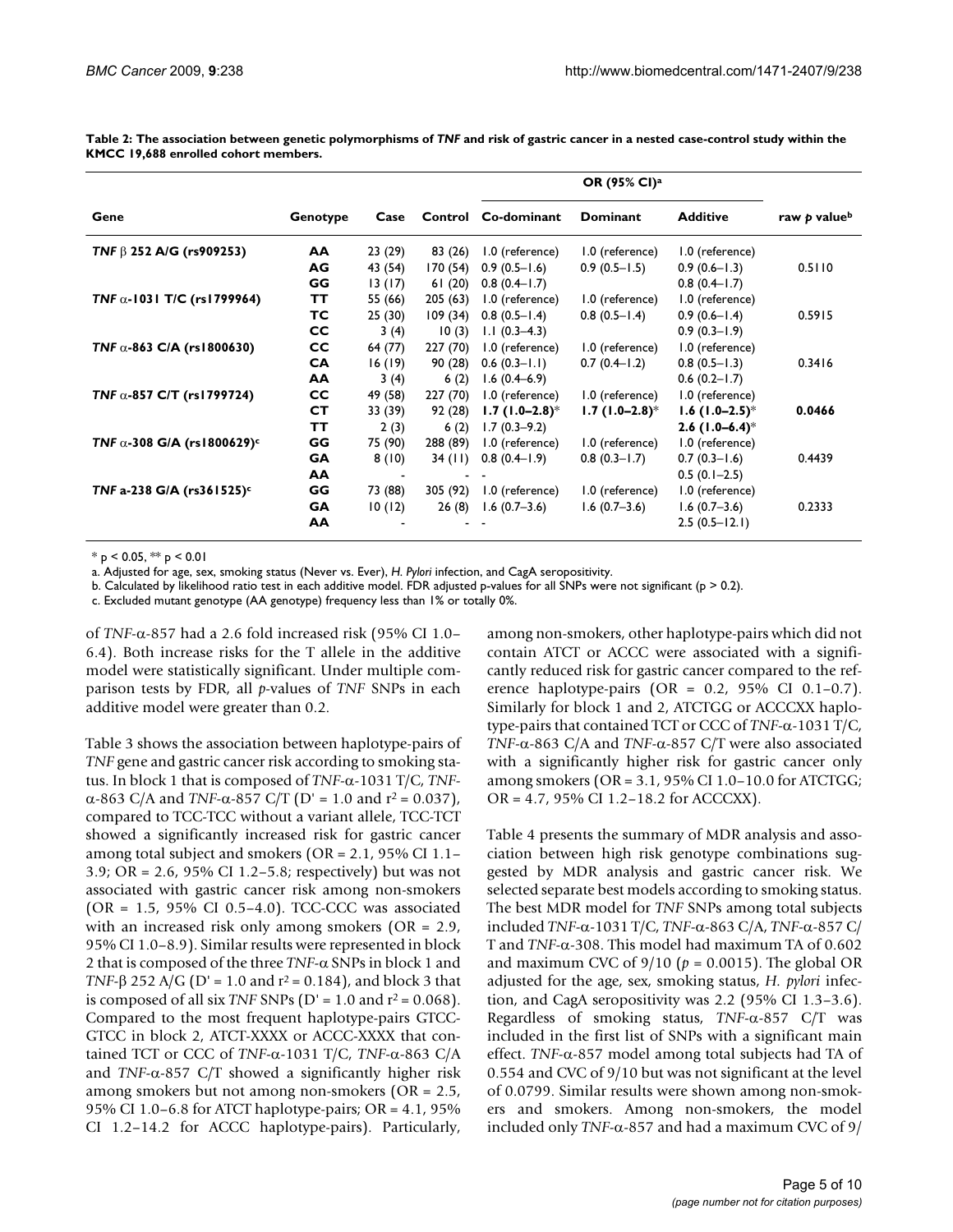| Haplotype pairs                                   | Total                                               |          |                                       | <b>Non-smokers</b> |              |                                | <b>Smokers</b> |              |                               |
|---------------------------------------------------|-----------------------------------------------------|----------|---------------------------------------|--------------------|--------------|--------------------------------|----------------|--------------|-------------------------------|
|                                                   |                                                     |          | Case Control OR (95% CI) <sup>a</sup> |                    | Case Control | OR (95% CI) <sup>b</sup>       |                | Case Control | OR (95% CI) <sup>b</sup>      |
| Block1: TNF $\alpha$ -1031, -863, -857 $\epsilon$ |                                                     |          |                                       |                    |              |                                |                |              |                               |
| TCC-TCC                                           | 25(34)                                              | 132 (44) | 1.0 (reference)                       | 11(50)             | 58 (45)      | 1.0 (reference)                | 14(27)         | 73 (44)      | 1.0 (reference)               |
| <b>TCC-TCT</b>                                    | 28 (38)                                             | 72 (24)  | 2.1 $(1.1-3.9)$ <sup>*</sup>          | 9(41)              | 33(26)       | $1.5(0.5-4.0)$                 | 19(37)         | 38(23)       | 2.6 $(1.2 - 5.8)^*$           |
| TCC-CCC                                           | 7(10)                                               | 20(7)    | $1.7(0.6-4.6)$                        | 0(0)               | 8(6)         | $0.3(0.0-5.6)$ <sup>d</sup>    | 7(14)          | 12(7)        | 2.9 $(1.0-8.9)$ <sup>*</sup>  |
| TCC-CAC                                           | 13(18)                                              | 73 (25)  | $0.9(0.4-1.9)$                        | 2(9)               | 29(23)       | $0.3(0.1 - 1.7)$               | 11(22)         | 44 (26)      | $1.3(0.5-3.1)$                |
|                                                   | Block2: TNF $\beta$ 252, $\alpha$ -1031, -863, -857 |          |                                       |                    |              |                                |                |              |                               |
| GTCC-GTCC                                         | 15(18)                                              | 71(21)   | 1.0 (reference)                       | 9(35)              | 30 (22)      | 1.0 (reference)                | 6(10)          | 40(21)       | 1.0 (reference)               |
| ATCT-XXXX <sup>e</sup>                            | 35 (42)                                             | 101(31)  | $1.7(0.8-3.3)$                        | 13(50)             | 41 (30)      | $1.0(0.4-2.9)$                 | 22(38)         | 59 (31)      | $2.5$ (1.0–6.8) <sup>*</sup>  |
| ACCC-XXXX f                                       | 8(9)                                                | 24(7)    | $1.5(0.6-4.2)$                        | 0(0)               | 11(8)        | $0.1 (0.0 - 2.6)$ <sup>d</sup> | 8(14)          | 13(7)        | 4.1 $(1.2 - 14.2)$ **         |
| Others                                            | 26(31)                                              | 137(41)  | $0.9(0.4-1.8)$                        | 4 (15)             | 57(41)       | $0.2(0.1-0.7)^*$               | 22 (38)        | 80(42)       | $1.9(0.7 - 5.0)$              |
| Block3: all TNF 6 SNPsg                           |                                                     |          |                                       |                    |              |                                |                |              |                               |
| GTCCGG* GTCCGG                                    | 10(12)                                              | 57 (17)  | 1.0 (reference)                       | 6(23)              | 24(17)       | 1.0 (reference)                | 4(7)           | 32 (17)      | 1.0 (reference)               |
| ATCTGG-XXXXXX h                                   | 34 (40)                                             | 91(27)   | $2.1(0.9-4.7)$                        | 13(50)             | 37(26)       | $1.4(0.5-4.3)$                 | 21(36)         | 53 (27)      | 3.1 $(1.0-10.0)$ <sup>*</sup> |
| ACCCXX-XXXXXX                                     | 8(10)                                               | 24(7)    | $1.8(0.6 - 5.2)$                      | 0(0)               | 11(8)        | $0.2$ (0.0–3.2) <sup>d</sup>   | 8(14)          | 13(7)        | 4.7 $(1.2 - 18.2)^*$          |
| ACACGG-XXXXXX                                     | 12(14)                                              | 55 (16)  | $1.1(0.5-2.9)$                        | 2(8)               | 21(15)       | $0.3(0.1-2.0)$                 | 10(17)         | 34 (17)      | $2.3(0.7-8.2)$                |
| Others                                            | 20(24)                                              | 108(33)  | $1.0(0.4-2.4)$                        | 5(19)              | 47 (34)      | $0.4(0.1 - 1.6)$               | 15(26)         | 61(32)       | $1.9(0.6-6.3)$                |

**Table 3: Haplotype-pairs effects of** *TNF* **genetic polymorphisms for gastric cancer stratified by smoking status in a nested case-control study within the KMCC 19,688 enrolled cohort members.**

 $*$  p < 0.05,  $**$  p < 0.01

a. Adjusted for age, sex, *H. Pylori* infection, CagA seropositivity, and smoking status (Never vs. Ever).

b. Adjusted for age, sex, *H. Pylori* infection, and CagA seropositivity.

c. If frequency of haplotype pairs among controls was less than 5%, we did not include in the logit model.

d. Logit estimate for OR and 95% CI.

e. Haplotype pairs were ATCT-GTCC, ATCC-ATCT, ATCT-ATCT and ATCT-ACAC.

f. Haplotype pairs were ATCC-ACCC, ACCC-ACAC and ACCC-GTCC.

g. All SNPs, *TNF* β 252, *TNF* α-1031, *TNF* α-863, *TNF* α-857, *TNF* α-238 and *TNF* α-308, were included to estimate individual haplotypes.

h. Haplotype-pairs were ATCTGG-GTCCGG, ATCCGG-ATCTGG, ATCTGG-ATCTGG, ATCTGG-ACCCAG, ATCTGG-ACACGG and ATCTGG-ATCCAA.

i. Haplotype-pairs were ACCCGG-ACACGG, ACCCAG-ACACGG, ACCCAC-GTCCGG, ACCCAC-GTCCGA and ATCCGG-ACCCAG.

j. Haplotype-pairs were ACACGG-ACACGG, ACACGG-GTCCGG and ACACGG-GTCCGA.

10 and a higher prediction for gastric cancer risk of (OR = 1.7, 95% CI 1.0–2.7) though showing minimum TA of 0.603 ( $p = 0.0636$ ). In contrast, although the model included *TNF*-β 252 A/G, *TNF*-α-1031 T/C, *TNF*-α-857 C/ T, and *TNF*-α-308 G/A had a higher CVC of 8/10 and maximum TA of  $0.697$  ( $p = 0.0009$ ), it had a lower predictability for gastric cancer risk since the adjusted global OR by this model was not significant (OR =  $1.2$ , 95% CI 0.7– 2.0). The best model of smokers was selected with *TNF*-α-1031 T/C, *TNF*-α-863 C/A and *TNF*-α-857 C/T. This model had a maximum CVC of 10/10, TA of 0.615 (*p* = 0.0023) and adjusted global OR of 2.0 (95% CI 1.2–3.3). Although the model included *TNF*-α-1031 T/C, *TNF*-α-863 C/A, *TNF*-α-857 C/T, and *TNF*-α-308 G/A had maximum TA with the lowest *p* value, its CVC was relatively low  $(7/10)$ .

#### **Discussion**

In our study, *TNF*-α-857 C/T genetic variant containing the T allele was associated with a significantly increased risk for gastric cancer. SNP-SNP interaction in the *TNF* gene including *TNF*-α-857 C/T or *TNF*-α-1031 T/C genetic variant was associated with a risk for gastric cancer among smokers but not among non-smokers. Moreover this effect of the *TNF*-α-857 C/T genetic variant was ascertained in both haplotype and MDR analysis.

Previous studies reported that *TNF* gene polymorphisms modified the risk of gastric cancer [5,8-11], while others did not find a significant association [6,7,12-15]. This inconsistency may be due to the small number of cases, differences in ethnic populations and SNP selection. Two recent meta-analyses assessed the association between *TNF*-α polymorphisms and risk of gastric cancer [33,34]. According to these papers, *TNF*-α-308 polymorphism had a significantly increased risk for gastric cancer but *TNF*-α-857 polymorphism only showed a marginally significant risk due to the small number of studies. In contrast to the meta-analysis, our results indicated that *TNF*-α-857 polymorphism was associated with a significantly increased risk for gastric cancer but other SNPs including *TNF*-α-308 did not show a significant association. Our findings about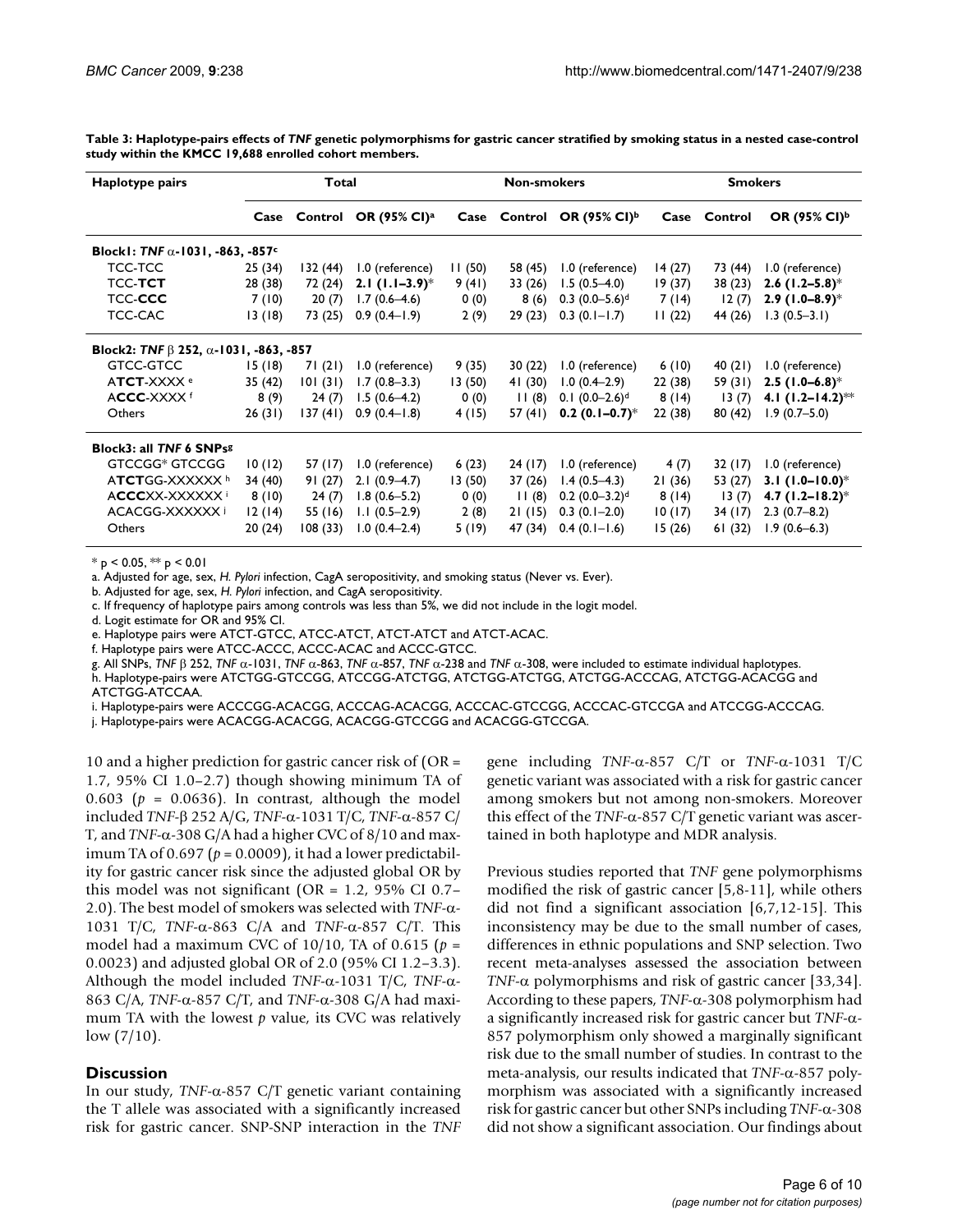|                    |                                                                          | <b>Test accuracy</b> | CVC <sup>a</sup> | p value b | Case    |          | Control OR (95% CI) <sup>c</sup> |
|--------------------|--------------------------------------------------------------------------|----------------------|------------------|-----------|---------|----------|----------------------------------|
| <b>Total</b>       | $\alpha$ -857                                                            | 0.554                | 9/10             | 0.0799    | 49 (58) | 227 (70) | 1.0 (reference)                  |
|                    |                                                                          |                      |                  |           | 35 (42) | 98 (30)  | $1.7(1.0-2.8)$ *                 |
|                    | $\alpha$ -857, $\alpha$ -308                                             | 0.577                | 6/10             | 0.0225    | 42(51)  | 207(65)  | 1.0 (reference)                  |
|                    |                                                                          |                      |                  |           | 41(49)  | 110(35)  | $1.8(1.1-3.0)$ *                 |
|                    | $\alpha$ -863, $\alpha$ -857, $\alpha$ -308                              | 0.591                | 6/10             | 0.0044    | 42(51)  | 215(70)  | 1.0 (reference)                  |
|                    |                                                                          |                      |                  |           | 40 (49) | 94 (30)  | $2.2$ (1.3–3.7)**                |
|                    | $\alpha$ -1031, $\alpha$ -863, $\alpha$ -857, $\alpha$ -308 <sup>d</sup> | 0.602                | 9/10             | 0.0015    | 36(44)  | 193(63)  | 1.0 (reference)                  |
|                    |                                                                          |                      |                  |           | 46 (56) | 113(37)  | 2.2 $(1.3-3.6)$ **               |
| <b>Non-smokers</b> | $\alpha$ -857                                                            | 0.603                | 9/10             | 0.0636    | 49 (58) | 227 (70) | 1.0 (reference)                  |
|                    |                                                                          |                      |                  |           | 35(42)  | 98 (30)  | $1.7(1.0-2.7)^*$                 |
|                    | $\alpha$ -857, $\alpha$ -308                                             | 0.664                | 6/10             | 0.0038    | 42(51)  | 207(65)  | 1.0 (reference)                  |
|                    |                                                                          |                      |                  |           | 41 (49) | 110(35)  | $1.8(1.1-3.0)$ *                 |
|                    | $\beta$ 252, $\alpha$ -857, $\alpha$ -308                                | 0.680                | 6/10             | 0.0030    | 34(43)  | 158 (52) | 1.0 (reference)                  |
|                    |                                                                          |                      |                  |           | 45 (57) | 143 (48) | $1.5(0.9-2.4)$                   |
|                    | $\beta$ 252, $\alpha$ -1031, $\alpha$ -857, $\alpha$ -308                | 0.697                | 8/10             | 0.0009    | 40(51)  | 165(56)  | 1.0 (reference)                  |
|                    |                                                                          |                      |                  |           | 39 (49) | 130(44)  | $1.2(0.7-2.0)$                   |
| <b>Smokers</b>     | $\alpha$ -857                                                            | 0.554                | 6/10             | 0.1863    | 51(61)  | 233(72)  | 1.0 (reference)                  |
|                    |                                                                          |                      |                  |           | 33 (39) | 92 (28)  | $1.6$ (1.0–2.7) <sup>*</sup>     |
|                    | $\alpha$ -1031, $\alpha$ -857                                            | 0.570                | 7/10             | 0.0130    | 32 (39) | 151(48)  | 1.0 (reference)                  |
|                    |                                                                          |                      |                  |           | 51(61)  | 165(52)  | $1.4(0.9-2.4)$                   |
|                    | $\alpha$ -1031, $\alpha$ -863, $\alpha$ -857 <sup>d</sup>                | 0.615                | 10/10            | 0.0023    | 42(51)  | 210(68)  | 1.0 (reference)                  |
|                    |                                                                          |                      |                  |           | 40 (49) | 101(32)  | 2.0 $(1.2-3.3)$ **               |
|                    | $\alpha$ -1031, $\alpha$ -863, $\alpha$ -857, $\alpha$ -308              | 0.662                | 7/10             | 0.0015    | 43 (52) | 215(70)  | 1.0 (reference)                  |
|                    |                                                                          |                      |                  |           | 39 (48) | 91(30)   | 2.1 $(1.3-3.5)$ **               |

**Table 4: MDR analysis for** *TNF* **SNPs and risk of gastric cancer associated with selected combination in MDR stratified by smoking status in a nested case-control study within the KMCC 19,688 enrolled cohort members.**

 $*$  p < 0.05,  $**$  p < 0.01

a. Cross-validation consistency

b. *P*-values were estimated by sign test.

c. Among total subjects, the ORs (95% CIs) were adjusted for age, sex, smoking status (Never vs. Ever), *H. Pylori* infection, and CagA seropositivity, and after stratification for smoking status, the ORs (95% CIs) were adjusted for age, sex, *H. Pylori* infection, and CagA seropositivity, except smoking status.

d. Overall best model attributed by the MDR method

the single SNP effect of *TNF*-α-857 polymorphism can help clarify results of the previous meta-analyses. Inconsistency in  $TNF$ - $\alpha$ -308 polymorphism may be due to an ethnic difference since *TNF*-α-308 AA polymorphism is rare in the East Asian population. Also, we were not able to clearly evaluate *TNF*-α-308 AA polymorphism and gastric cancer because none of our gastric cancer cases had the *TNF*-α-308 AA polymorphism.

In haplotype-pairs and MDR analysis, we observed a genetic combined effect among *TNF* SNPs. Individual haplotype-pairs including *TNF*-α-1031, -863 and -857 were consistently associated with a significantly increased risk of gastric cancer. Compared to the single SNP effect of the *TNF*-α-857 polymorphism, a greater odds ratio for haplotype-pairs including *TNF*-α-857 indicated that a synergistic interaction among *TNF* SNPs was more strongly associated with gastric cancer development. These results were nearly replicated in the MDR analysis.

Our consistent findings from the different statistical methodologies are quite meaningful.

*TNF* cytokine may interact with cigarette smoking to promote gastric cancer development. Biologically, cigarette smoking can activate systemic inflammations [35] and augment the level of *TNF*-α through changes in inflammatory markers or cytokine level in animal models [36- 38]. Although these findings have not been fully reproduced in humans, several papers suggest an indirect connection between cigarette smoking and *TNF* gene in the etiology of gastric cancer [39-42]. Some studies reported that circulating concentrations of *TNF*-α were increased and higher *TNF*-α level was associated with such diseases in smokers compared to non-smokers [39-42]. In one of these studies, higher *TNF*-α levels were presented among smokers, especially subjects with the 857 T allele and rare haplotype of the *TNF*-α promoter [39]. Similar to our findings, the study concluded that *TNF*-α-857 polymorphism was especially susceptible to the hazards of smok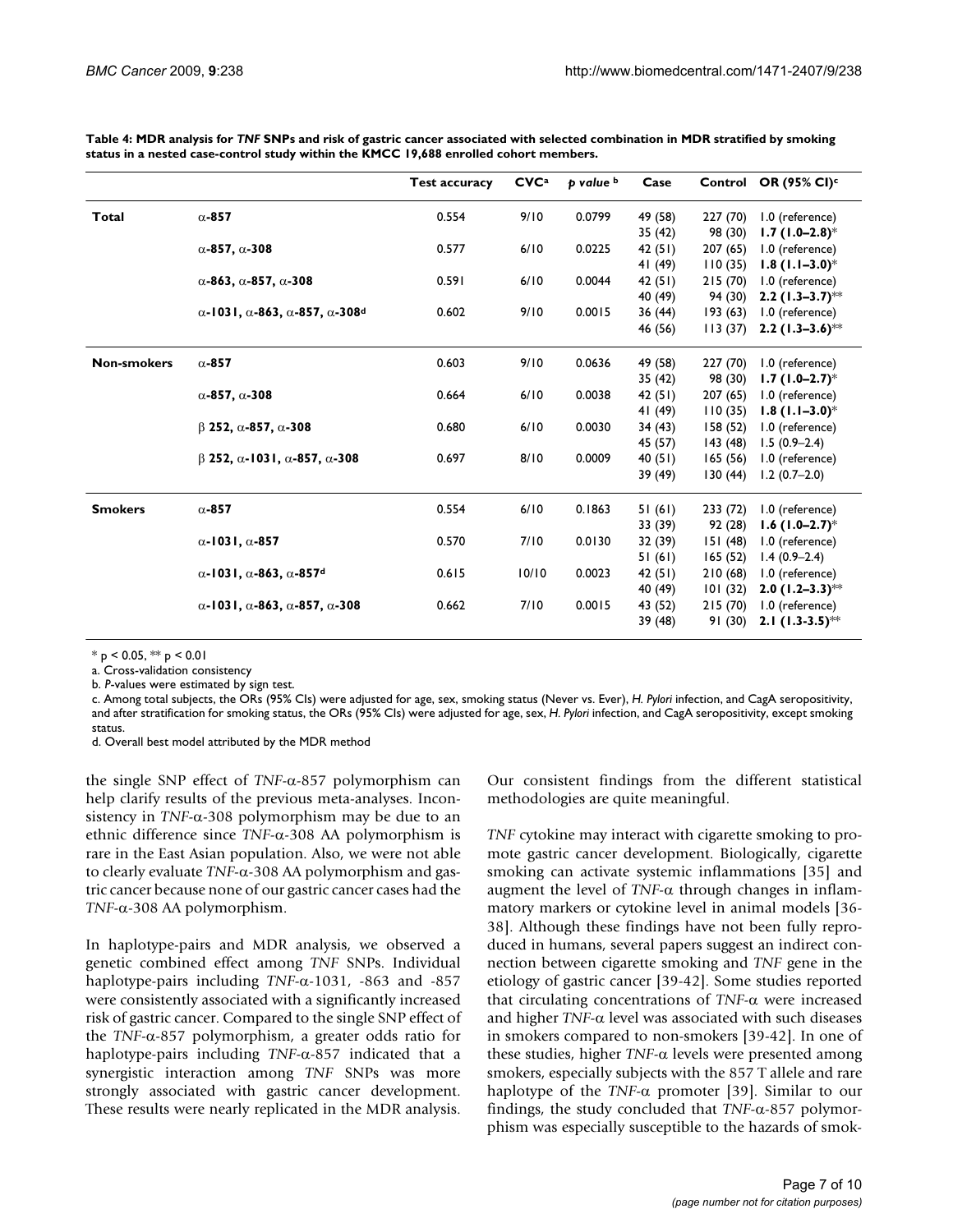ing and the *TNF* cytokine was strongly affected by cigarette smoking.

The combined effect between smoking and *TNF* gene was definitely expressed in our haplotype-pairs and MDR analysis. Haplotype-pairs formed with *TNF*-α-1031, -863 and -857 were associated with a significantly greater increased risk for gastric cancer only among smokers but not among non-smokers. Both single SNP and haplotypepair effect of *TNF*-α-857 T allele were related with an increased risk among smokers. Haplotype-pairs including *TNF*-α-1031 and -863 genetic variation that did not show significance for single SNP effect were also associated with a significantly increased risk of gastric cancer among smokers only. In contrast to *TNF*-α-857, *TNF*-α-1031 and -863 may interact mutually based on haplotype specificity and not allele specificity, and this effect may be strongly affected by smoking. If only allele specificity by high-producing or mutant alleles plays a role as risk factors for gastric cancer, haplotype-pairs composed of a greater number of high-producing or mutant alleles may have an even greater risk. Based on this hypothesis, CAT haplotype should be the most powerful risk factor for gastric cancer development and CAC haplotype composed of two highproducing alleles should show a greater risk than CCC or TCT haplotype that includes only one high-producing allele. However, we were not able to fully test this hypothesis because only four haplotypes, TCC, TCT, CCC and CAC, were observed in our population. Considering our results, independent allele specificity of *TNF*-α-857 T and mutual haplotype specificity of *TNF*-α-1031 and -863 may be more important risk factors rather than the total number of high-producing alleles, especially for smokers. Moreover, these results were reproduced in all haploblocks regardless of different SNP combinations and were nearly replicated in the MDR analysis. This supports our conclusion that the interaction between the *TNF* gene and smoking may play a crucial role in the etiology of gastric cancer.

Although, to our knowledge, this is the first study to report an interaction between the *TNF* gene and cigarette smoking on gastric cancer development, our study had several limitations. First, because of a small number of gastric cancer cases and small sample size, we did not have sufficient statistical power and were not able to stratify on different factors. Second, although we had information on cardiac or non-cardiac cancer of gastric cancer cases, because of our small number of cases, we were not able to observe a difference for gastric cancer risk according to cancer type. Moreover, we did not collect information on cancer histology. Finally, a part of SNPs which is related to signal pathway (NF-κB) from *H. pylori* to cytokine gene expression were genotyped. Other cytokines, such as *interleukin*s and GM-CSF, which are involved in NF-κB pathway, were not considered for analysis so we examined only a small portion of signal pathway for gastric carcinogenesis.

In spite of these limitations, our study had several strengths. This is a population-based, nested case-control study that is free of biases that are common in retrospective studies. Additionally, we matched cases and controls according to basic confounders, such as age and sex, and significant confounding factors selected in the full model. Furthermore, we used various approaches to detect the potential association between genetic and environmental factors on gastric cancer, and derived consistent results through different approaches. Finally, the minor allele frequencies (MAFs) of all cytokine genes analyzed in our study showed very similar results in the Korean, Chinese, and Japanese Hapmap projects [43,44] and thus, our results are applicable to most East-Asian populations. On the basis of this study results, we will be able to make more conclusive evidence in future studies.

# **Conclusion**

This study demonstrates that *TNF*-α-857 C/T polymorphism may play an independent role in gastric carcinogenesis and the gene-gene interaction of *TNF* also affects gastric cancer development. The combined effect between *TNF* gene and cigarette smoking can be a major risk factor for gastric cancer. Tailored smoking cessation programs should be targeted for smokers with *TNF* genetic variants. Additional studies with a greater number of cases and information about gastric cancer type and various genes will allow us to conduct stratified analysis to obtain more detailed results that will further clarify the role of genetic and environment factors on gastric cancer.

# **Competing interests**

The authors declare that they have no competing interests.

# **Authors' contributions**

All the authors participated in the design, conduct, and analysis of the study, and approved the final version of this paper.

# **Additional material**

### **Additional file 1**

*LD blocks of* **TNF** *gene: A) only three* **TNF***-*α *SNPs -857, -863, and - 1031; B) three* **TNF***-*α *SNPs in block 1 and* **TNF***-*β *252; and C) all six SNPs on* **TNF***-*α *and* **TNF***-*β*. These LD blocks are generated by the Haploview software using the method suggested by Gabriel et al.* Click here for file [\[http://www.biomedcentral.com/content/supplementary/1471-](http://www.biomedcentral.com/content/supplementary/1471-2407-9-238-S1.jpeg) 2407-9-238-S1.jpeg]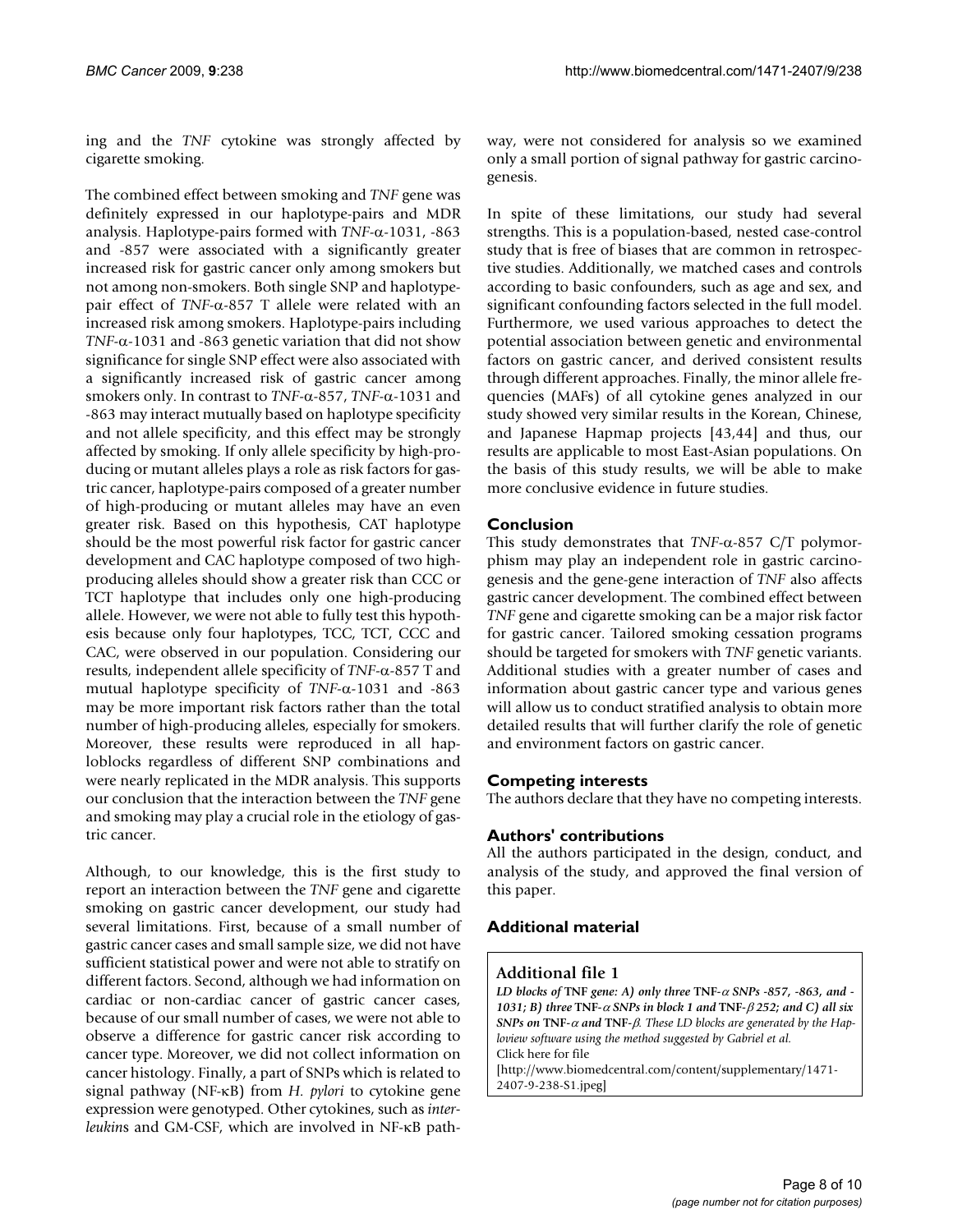#### **Additional file 2**

*Dendrograms for* **TNF** *genetic variants among A) total subjects, B) smokers, and C) non-smokers modeled by MDR analysis. These dendrograms show high-order combination of* TNF *genes and indicate* TNF *gene-gene interaction.*

Click here for file

[\[http://www.biomedcentral.com/content/supplementary/1471-](http://www.biomedcentral.com/content/supplementary/1471-2407-9-238-S2.png) 2407-9-238-S2.png]

#### **Acknowledgements**

This study was supported by a grant from the National R&D Program for Cancer Control, Ministry of Health & Welfare, Republic of Korea (0520140), Basic Science Research Program through the National Research Foundation of Korea (NRF) funded by the Ministry of Education, Science and Technology (2007-313-E00175), and the Seoul National University Hospital (SNUH) research fund (04-2007-030).

#### **References**

- 1. IARC: **IARC Monographs on the evaluation of carcinogenic risks to human: Schistosomes, liver flukes and Helicobacter pylori.** *Volume 61*. Intl Agency for Research on Cancer. Lyon; 1994:177-240.
- 2. Zambon CF, Basso D, Navaglia F, Belluco C, Falda A, Fogar P, Greco E, Gallo N, Rugge M, Di Mario F, Plebani M: **[Pro- and anti-inflam](http://www.ncbi.nlm.nih.gov/entrez/query.fcgi?cmd=Retrieve&db=PubMed&dopt=Abstract&list_uids=15652446)[matory cytokines gene polymorphisms and Helicobacter](http://www.ncbi.nlm.nih.gov/entrez/query.fcgi?cmd=Retrieve&db=PubMed&dopt=Abstract&list_uids=15652446) [pylori infection: interactions influence outcome.](http://www.ncbi.nlm.nih.gov/entrez/query.fcgi?cmd=Retrieve&db=PubMed&dopt=Abstract&list_uids=15652446)** *Cytokine* 2005, **29:**141-152.
- 3. Kunstmann E, Epplen C, Elitok E, Harder M, Suerbaum S, Peitz U, Schmiegel W, Epplen JT: **[Helicobacter pylori infection and poly](http://www.ncbi.nlm.nih.gov/entrez/query.fcgi?cmd=Retrieve&db=PubMed&dopt=Abstract&list_uids=10435444)[morphisms in the tumor necrosis factor region.](http://www.ncbi.nlm.nih.gov/entrez/query.fcgi?cmd=Retrieve&db=PubMed&dopt=Abstract&list_uids=10435444)** *Electrophoresis* 1999, **20:**1756-1761.
- 4. Yea SS, Yang YI, Jang WH, Lee YJ, Bae HS, Paik KH: **Association between** *TNF* **[-alpha promoter polymorphism and Helico](http://www.ncbi.nlm.nih.gov/entrez/query.fcgi?cmd=Retrieve&db=PubMed&dopt=Abstract&list_uids=11533078)[bacter pylori cagA subtype infection.](http://www.ncbi.nlm.nih.gov/entrez/query.fcgi?cmd=Retrieve&db=PubMed&dopt=Abstract&list_uids=11533078)** *J Clin Pathol* 2001, **54:**703-706.
- 5. Hamajima N, Shibata A, Katsuda N, Matsuo K, Ito H, Saito T, Tajima K, Tominaga S: **Subjects with** *TNF* **[-A-857TT and -1031TT gen](http://www.ncbi.nlm.nih.gov/entrez/query.fcgi?cmd=Retrieve&db=PubMed&dopt=Abstract&list_uids=14716517)[otypes showed the highest Helicobacter pylori seropositive](http://www.ncbi.nlm.nih.gov/entrez/query.fcgi?cmd=Retrieve&db=PubMed&dopt=Abstract&list_uids=14716517) [rate compared with those with other genotypes.](http://www.ncbi.nlm.nih.gov/entrez/query.fcgi?cmd=Retrieve&db=PubMed&dopt=Abstract&list_uids=14716517)** *Gastric Cancer* 2003, **6:**230-236.
- Machado JC, Figueiredo C, Canedo P, Pharoah P, Carvalho R, Nabais S, Castro Alves C, Campos ML, Van Doorn LJ, Caldas C, Seruca R, Carneiro F, Sobrinho-Simões M: **[A proinflammatory genetic pro](http://www.ncbi.nlm.nih.gov/entrez/query.fcgi?cmd=Retrieve&db=PubMed&dopt=Abstract&list_uids=12891537)[file increases the risk for chronic atrophic gastritis and gas](http://www.ncbi.nlm.nih.gov/entrez/query.fcgi?cmd=Retrieve&db=PubMed&dopt=Abstract&list_uids=12891537)[tric carcinoma.](http://www.ncbi.nlm.nih.gov/entrez/query.fcgi?cmd=Retrieve&db=PubMed&dopt=Abstract&list_uids=12891537)** *Gastroenterology* 2003, **125:**364-371.
- Qin Z, Krüger-Krasagakes S, Kunzendorf U, Hock H, Diamantstein T, Blankenstein T: **[Expression of tumor necrosis factor by differ](http://www.ncbi.nlm.nih.gov/entrez/query.fcgi?cmd=Retrieve&db=PubMed&dopt=Abstract&list_uids=8315391)[ent tumor cell lines results either in tumor suppression or](http://www.ncbi.nlm.nih.gov/entrez/query.fcgi?cmd=Retrieve&db=PubMed&dopt=Abstract&list_uids=8315391) [augmented metastasis.](http://www.ncbi.nlm.nih.gov/entrez/query.fcgi?cmd=Retrieve&db=PubMed&dopt=Abstract&list_uids=8315391)** *J Exp Med* 1993, **178:**355-360.
- 8. Jang WH, Yang YI, Yea SS, Lee YJ, Chun JH, Kim HI, Kim MS, Paik KH: **[The -238 tumor necrosis factor-alpha promoter polymor](http://www.ncbi.nlm.nih.gov/entrez/query.fcgi?cmd=Retrieve&db=PubMed&dopt=Abstract&list_uids=11295285)phism is associated with decreased susceptibility to cancers.** *Cancer Lett* 2001, **166:**41-46.
- 9. Lu W, Pan K, Zhang L, Lin D, Miao X, You W: **[Genetic polymor](http://www.ncbi.nlm.nih.gov/entrez/query.fcgi?cmd=Retrieve&db=PubMed&dopt=Abstract&list_uids=15579481)[phisms of interleukin \(IL\)-1B, IL-1RN, IL-8, IL-10 and tumor](http://www.ncbi.nlm.nih.gov/entrez/query.fcgi?cmd=Retrieve&db=PubMed&dopt=Abstract&list_uids=15579481) necrosis factor {alpha} and risk of gastric cancer in a Chinese [population.](http://www.ncbi.nlm.nih.gov/entrez/query.fcgi?cmd=Retrieve&db=PubMed&dopt=Abstract&list_uids=15579481)** *Carcinogenesis* 2005, **26:**631-636.
- 10. Hou L, El-Omar EM, Chen J, Grillo P, Rabkin CS, Baccarelli A, Yeager M, Chanock SJ, Zatonski W, Sobin LH, Lissowska J, Fraumeni JF Jr, Chow WH: **[Polymorphisms in Th1-type cell-mediated](http://www.ncbi.nlm.nih.gov/entrez/query.fcgi?cmd=Retrieve&db=PubMed&dopt=Abstract&list_uids=16885196) [response genes and risk of gastric cancer.](http://www.ncbi.nlm.nih.gov/entrez/query.fcgi?cmd=Retrieve&db=PubMed&dopt=Abstract&list_uids=16885196)** *Carcinogenesis* 2007, **28:**118-123.
- 11. El-Omar EM, Rabkin CS, Gammon MD, Vaughan TL, Risch HA, Schoenberg JB, Stanford JL, Mayne ST, Goedert J, Blot WJ, FraumeniJF Jr, Chow WH: **[Increased risk of noncardia gastric cancer associ](http://www.ncbi.nlm.nih.gov/entrez/query.fcgi?cmd=Retrieve&db=PubMed&dopt=Abstract&list_uids=12730860)[ated with proinflammatory cytokine gene polymorphisms.](http://www.ncbi.nlm.nih.gov/entrez/query.fcgi?cmd=Retrieve&db=PubMed&dopt=Abstract&list_uids=12730860)** *Gastroenterology* 2003, **124:**1193-1201.
- 12. Sugimoto M, Furuta T, Shirai N, Nakamura A, Xiao F, Kajimura M, Sugimura H, Hishida A: **[Different effects of polymorphisms of](http://www.ncbi.nlm.nih.gov/entrez/query.fcgi?cmd=Retrieve&db=PubMed&dopt=Abstract&list_uids=17201881) [tumor necrosis factor-alpha and interleukin-1 beta on devel](http://www.ncbi.nlm.nih.gov/entrez/query.fcgi?cmd=Retrieve&db=PubMed&dopt=Abstract&list_uids=17201881)[opment of peptic ulcer and gastric cancer.](http://www.ncbi.nlm.nih.gov/entrez/query.fcgi?cmd=Retrieve&db=PubMed&dopt=Abstract&list_uids=17201881)** *J Gastroenterol Hepatol* 2007, **22:**51-59.
- 13. García-González MA, Lanas A, Quintero E, Nicolás D, Parra-Blanco A, Strunk M, Benito R, Angel Simón M, Santolaria S, Sopeña F, Piazuelo E, Jiménez P, Pascual C, Mas E, Irún P, Espinel J, Campo R, Manzano M, Geijo F, Pellisé M, González-Huix F, Nieto M, Espinós J, Titó L, Bujanda L, Zaballa M, Spanish Gastroenterological Association AEG: **[Gastric cancer susceptibility is not linked to pro-and anti](http://www.ncbi.nlm.nih.gov/entrez/query.fcgi?cmd=Retrieve&db=PubMed&dopt=Abstract&list_uids=17640324)inflammatory cytokine gene polymorphisms in whites: a [Nationwide Multicenter Study in Spain.](http://www.ncbi.nlm.nih.gov/entrez/query.fcgi?cmd=Retrieve&db=PubMed&dopt=Abstract&list_uids=17640324)** *Am J Gastroenterol* 2007, **102:**1878-1892.
- 14. Kamangar F, Abnet CC, Hutchinson AA, Newschaffer CJ, Helzlsouer K, Shugart YY, Pietinen P, Dawsey SM, Albanes D, Virtamo J, Taylor PR: **[Polymorphisms in inflammation-related genes and risk of](http://www.ncbi.nlm.nih.gov/entrez/query.fcgi?cmd=Retrieve&db=PubMed&dopt=Abstract&list_uids=16411061) [gastric cancer \(Finland\).](http://www.ncbi.nlm.nih.gov/entrez/query.fcgi?cmd=Retrieve&db=PubMed&dopt=Abstract&list_uids=16411061)** *Cancer Causes Control* 2006, **17:**117-125.
- 15. Lee SG, Kim B, Yook JH, Oh ST, Lee I, Song K: *TNF* **[/LTA polymor](http://www.ncbi.nlm.nih.gov/entrez/query.fcgi?cmd=Retrieve&db=PubMed&dopt=Abstract&list_uids=15381184)[phisms and risk for gastric cancer/duodenal ulcer in the](http://www.ncbi.nlm.nih.gov/entrez/query.fcgi?cmd=Retrieve&db=PubMed&dopt=Abstract&list_uids=15381184) [Korean population.](http://www.ncbi.nlm.nih.gov/entrez/query.fcgi?cmd=Retrieve&db=PubMed&dopt=Abstract&list_uids=15381184)** *Cytokine* 2004, **28:**75-82.
- 16. Ladeiras-Lopes R, Pereira AK, Nogueira A, Pinheiro-Torres T, Pinto I, Santos-Pereira R, Lunet N: **[Smoking and gastric cancer: sys](http://www.ncbi.nlm.nih.gov/entrez/query.fcgi?cmd=Retrieve&db=PubMed&dopt=Abstract&list_uids=18293090)[tematic review and meta-analysis of cohort studies.](http://www.ncbi.nlm.nih.gov/entrez/query.fcgi?cmd=Retrieve&db=PubMed&dopt=Abstract&list_uids=18293090)** *Cancer Causes Control* 2008, **19:**689-701.
- 17. Batty GD, Kivimaki M, Gray L, Smith GD, Marmot MG, Shipley MJ: **[Cigarette smoking and site-specific cancer mortality: testing](http://www.ncbi.nlm.nih.gov/entrez/query.fcgi?cmd=Retrieve&db=PubMed&dopt=Abstract&list_uids=18212091) uncertain associations using extended follow-up of the origi[nal Whitehall study.](http://www.ncbi.nlm.nih.gov/entrez/query.fcgi?cmd=Retrieve&db=PubMed&dopt=Abstract&list_uids=18212091)** *Ann Oncol* 2008, **19:**996-1002.
- 18. Kim Y, Shin A, Gwack J, Jun JK, Park SK, Kang D, Shin HR, Chang SH, Yoo KY: **[Cigarette smoking and gastric cancer risk in a com](http://www.ncbi.nlm.nih.gov/entrez/query.fcgi?cmd=Retrieve&db=PubMed&dopt=Abstract&list_uids=18063902)[munity-based cohort study in Korea.](http://www.ncbi.nlm.nih.gov/entrez/query.fcgi?cmd=Retrieve&db=PubMed&dopt=Abstract&list_uids=18063902)** *J Prev Med Public Health* 2007, **40:**467-474.
- 19. Ozasa K, Japan Collaborative Cohort Study for Evaluation of Cancer: **[Smoking and mortality in the Japan Collaborative Cohort](http://www.ncbi.nlm.nih.gov/entrez/query.fcgi?cmd=Retrieve&db=PubMed&dopt=Abstract&list_uids=18260707) [Study for Evaluation of Cancer \(JACC\).](http://www.ncbi.nlm.nih.gov/entrez/query.fcgi?cmd=Retrieve&db=PubMed&dopt=Abstract&list_uids=18260707)** *Asian Pac J Cancer Prev* 2007, **8:**89-96.
- 20. Nishino Y, Inoue M, Tsuji I, Wakai K, Nagata C, Mizoue T, Tanaka K, Tsugane S, Research Group for the Development and Evaluation of Cancer Prevention Strategies in Japan: **[Tobacco smoking and gas](http://www.ncbi.nlm.nih.gov/entrez/query.fcgi?cmd=Retrieve&db=PubMed&dopt=Abstract&list_uids=17210611)[tric cancer risk: an evaluation based on a systematic review](http://www.ncbi.nlm.nih.gov/entrez/query.fcgi?cmd=Retrieve&db=PubMed&dopt=Abstract&list_uids=17210611) of epidemiologic evidence among the Japanese population.** *Jpn J Clin Oncol* 2006, **36:**800-807.
- 21. Sjödahl K, Lu Y, Nilsen TI, Ye W, Hveem K, Vatten L, Lagergren J: **[Smoking and alcohol drinking in relation to risk of gastric](http://www.ncbi.nlm.nih.gov/entrez/query.fcgi?cmd=Retrieve&db=PubMed&dopt=Abstract&list_uids=17036324) [cancer: a population-based, prospective cohort study.](http://www.ncbi.nlm.nih.gov/entrez/query.fcgi?cmd=Retrieve&db=PubMed&dopt=Abstract&list_uids=17036324)** *Int J Cancer* 2007, **120:**128-132.
- Hamajima N, Naito M, Kondo T, Goto Y: [Genetic factors involved](http://www.ncbi.nlm.nih.gov/entrez/query.fcgi?cmd=Retrieve&db=PubMed&dopt=Abstract&list_uids=16879717) **[in the development of Helicobacter pylori-related gastric](http://www.ncbi.nlm.nih.gov/entrez/query.fcgi?cmd=Retrieve&db=PubMed&dopt=Abstract&list_uids=16879717) [cancer.](http://www.ncbi.nlm.nih.gov/entrez/query.fcgi?cmd=Retrieve&db=PubMed&dopt=Abstract&list_uids=16879717)** *Cancer Sci* 2006, **97:**1129-1138.
- 23. Yoo KY, Shin HR, Chang SH, Lee KS, Park SK, Kang D, Lee DH: **[Korean Multi-center Cancer Cohort Study including a Bio](http://www.ncbi.nlm.nih.gov/entrez/query.fcgi?cmd=Retrieve&db=PubMed&dopt=Abstract&list_uids=12718614)[logical Materials Bank \(KMCC-I\).](http://www.ncbi.nlm.nih.gov/entrez/query.fcgi?cmd=Retrieve&db=PubMed&dopt=Abstract&list_uids=12718614)** *Asian Pac J Cancer Prev* 2002, **3:**85-92.
- 24. Gwack J, Shin A, Kim CS, Ko KP, Kim Y, Jun JK, Bae J, Park SK, Hong YC, Kang D, Chang SH, Shin HR, Yoo KY: **[CagA-producing Heli](http://www.ncbi.nlm.nih.gov/entrez/query.fcgi?cmd=Retrieve&db=PubMed&dopt=Abstract&list_uids=16909137)[cobacter pylori and increased risk of gastric cancer: a nested](http://www.ncbi.nlm.nih.gov/entrez/query.fcgi?cmd=Retrieve&db=PubMed&dopt=Abstract&list_uids=16909137) [case-control study in Korea.](http://www.ncbi.nlm.nih.gov/entrez/query.fcgi?cmd=Retrieve&db=PubMed&dopt=Abstract&list_uids=16909137)** *Br J Cancer* 2006, **95:**639-641.
- 25. Shin A, Shin HR, Kang D, Park SK, Kim CS, Yoo KY: **[A nested case](http://www.ncbi.nlm.nih.gov/entrez/query.fcgi?cmd=Retrieve&db=PubMed&dopt=Abstract&list_uids=15756269)[control study of the association of Helicobacter pylori infec](http://www.ncbi.nlm.nih.gov/entrez/query.fcgi?cmd=Retrieve&db=PubMed&dopt=Abstract&list_uids=15756269)[tion with gastric adenocarcinoma in Korea.](http://www.ncbi.nlm.nih.gov/entrez/query.fcgi?cmd=Retrieve&db=PubMed&dopt=Abstract&list_uids=15756269)** *Br J Cancer* 2005, **92:**1273-1275.
- Park CY, Cho YK, Kodama T, El-Zimaity HM, Osato MS, Graham DY, Yamaoka Y: **[New serological assay for detection of putative](http://www.ncbi.nlm.nih.gov/entrez/query.fcgi?cmd=Retrieve&db=PubMed&dopt=Abstract&list_uids=12454187) [Helicobacter pylori virulence factors.](http://www.ncbi.nlm.nih.gov/entrez/query.fcgi?cmd=Retrieve&db=PubMed&dopt=Abstract&list_uids=12454187)** *J Clin Microbiol* 2002, **40:**4753-4756.
- 27. Benjamini Y, Hochberg Y: **Controlling the false discovery rate: a practical and powerful approach to multiple testing.** *J Roy Stat Soc B* 1995, **57:**289-300.
- 28. Barrett JC, Fry B, Maller J, Daly MJ: **[Haploview: analysis and visu](http://www.ncbi.nlm.nih.gov/entrez/query.fcgi?cmd=Retrieve&db=PubMed&dopt=Abstract&list_uids=15297300)[alization of LD and haplotype maps.](http://www.ncbi.nlm.nih.gov/entrez/query.fcgi?cmd=Retrieve&db=PubMed&dopt=Abstract&list_uids=15297300)** *Bioinformatics* 2005, **21:**263-265.
- 29. Gabriel SB, Schaffner SF, Nguyen H, Moore JM, Roy J, Blumenstiel B, Higgins J, DeFelice M, Lochner A, Faggart M, Liu-Cordero SN, Rotimi C, Adeyemo A, Cooper R, Ward R, Lander ES, Daly MJ, Altshuler D: